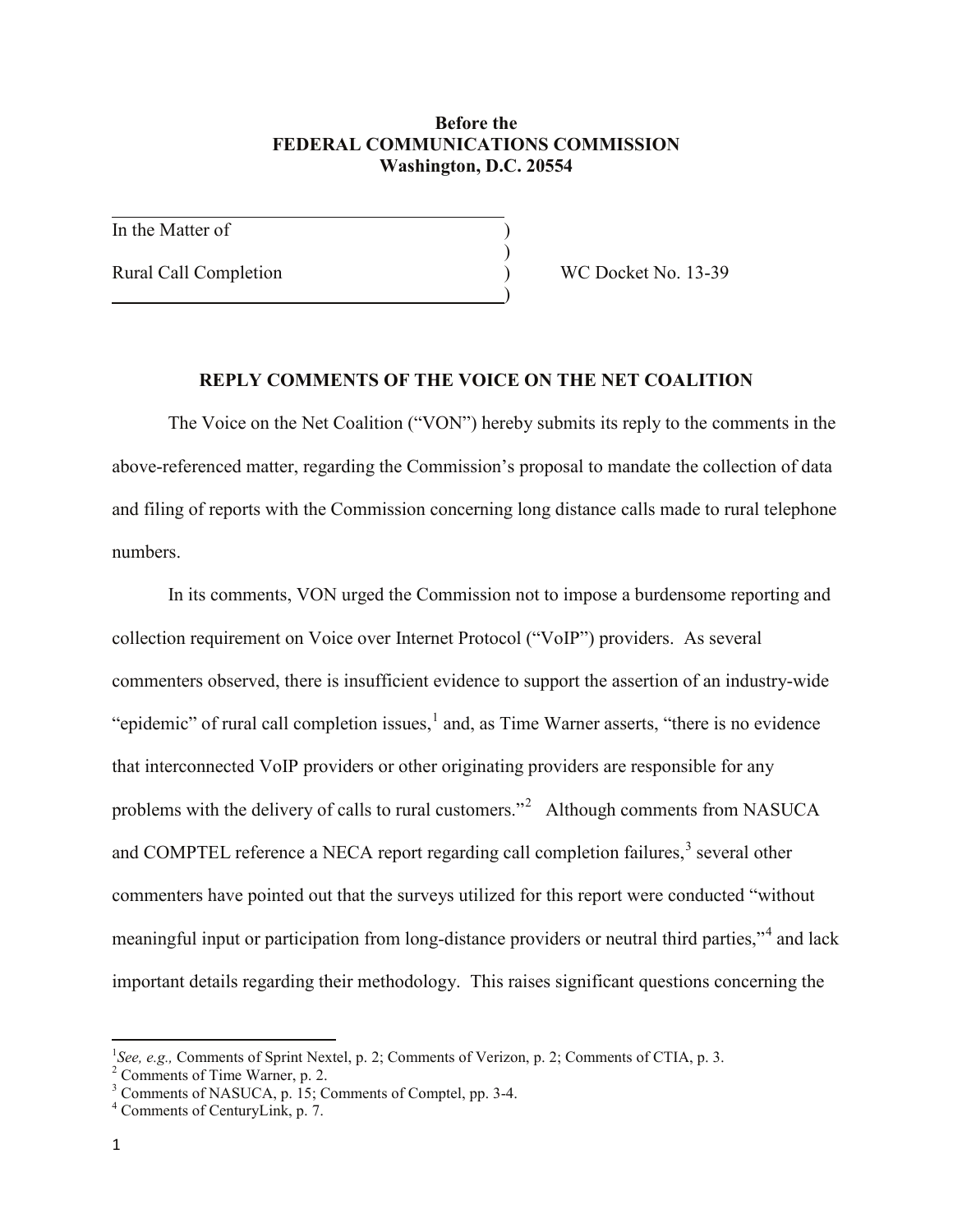information's reliability,<sup>[5](#page-1-0)</sup> particularly given that all other evidence in the public record is merely anecdotal. Broad new obligations should not be based on such incomplete and insufficient data. In the absence of reliable evidence demonstrating that VoIP providers are contributing to rural call completion problems, it makes little sense to subject VoIP providers to burdensome requirements designed to correct such problems.

Nor can the reporting obligations suggested in the NPRM be justified on the basis that they might uncover whether there are issues with completion of VoIP-originated rural calls. In the first place, such information could be obtained from common carriers under the Commission's Title II jurisdiction, without attempting to assert ancillary authority over interconnected VoIP providers. Secondly, to the extent that collecting data from VoIP providers were deemed truly necessary, voluntary collections and/or appropriately designed studies of particular local areas for short periods of time would suffice. It cannot be necessary to burden an entire industry, for an indefinite period of time, in order to find out if there is even a problem that needs to be addressed.

VON and other commenting parties also noted that the marketplace ultimately requires a high quality of service at reasonable rates, and that the incentives provided by competition will drive performance. As Sprint comments, in the case of incomplete or poor quality calls, it is the providers who will feel the sharp and painful impact of customer complaints and service cancellation.<sup>[6](#page-1-1)</sup> As such, providers will offer the most reliable and high quality service that they can. For example, Vonage discusses its voluntary implementation of a "Scorecard" system by which improved metrics and routing have resulted in substantial improvements in call-

<span id="page-1-0"></span><sup>5</sup> For an exhaustive list of unanswered questions regarding the results and methodology of such surveys, *see*

<span id="page-1-1"></span> $6$  Comments of Sprint, p. 3.